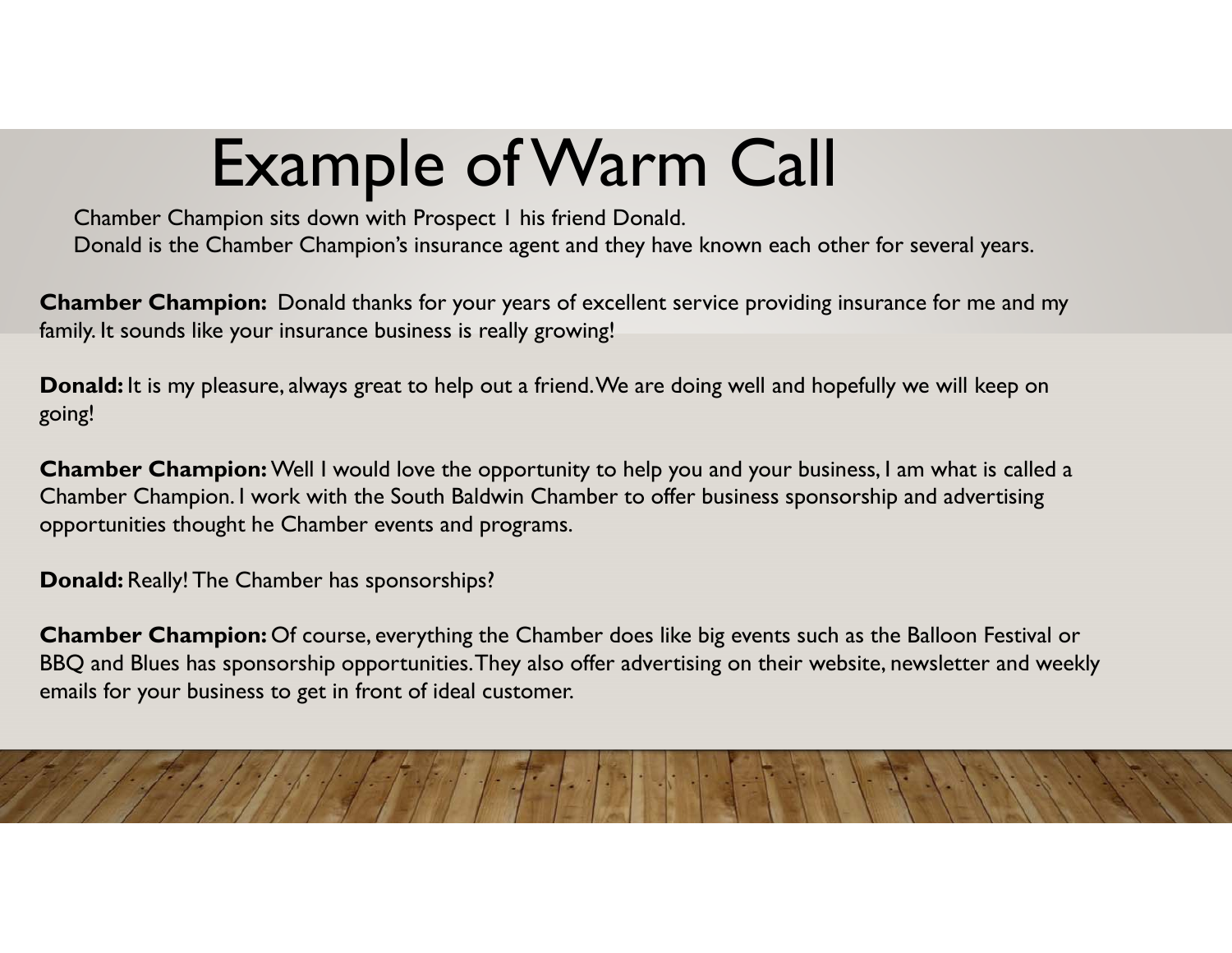**Donald:** I think I would want to get out in front of people who work and live near this area. If they are stable, dependable people that would be even better!

**Chamber Champion:** I would suggest we take a look at an ad in the newsletter or website.

**Donald:** That sounds good, is there a chance to get in front of people also? I find it important to meet people.

**Chamber Champion:** I agree, the Chamber has many chances for you to get in front of exactly the person you are thinking of. I would recommend we look at a sponsorship with Leadership Series. They have 8 of those events each year and everyone is attended by over 100 business leaders in the area. They have great information and you get the chance to sit with someone and have lunch.

**Donald:** That sounds good. Would I just get tickets or would my logo be in other areas as well?

**Chamber Champion:** The Gold sponsorship would get your logo on the PowerPoint presentation that plays before the event and on the event registration page online.

**Donald:** That sounds like something I would be interested in, but I bet it's expensive.